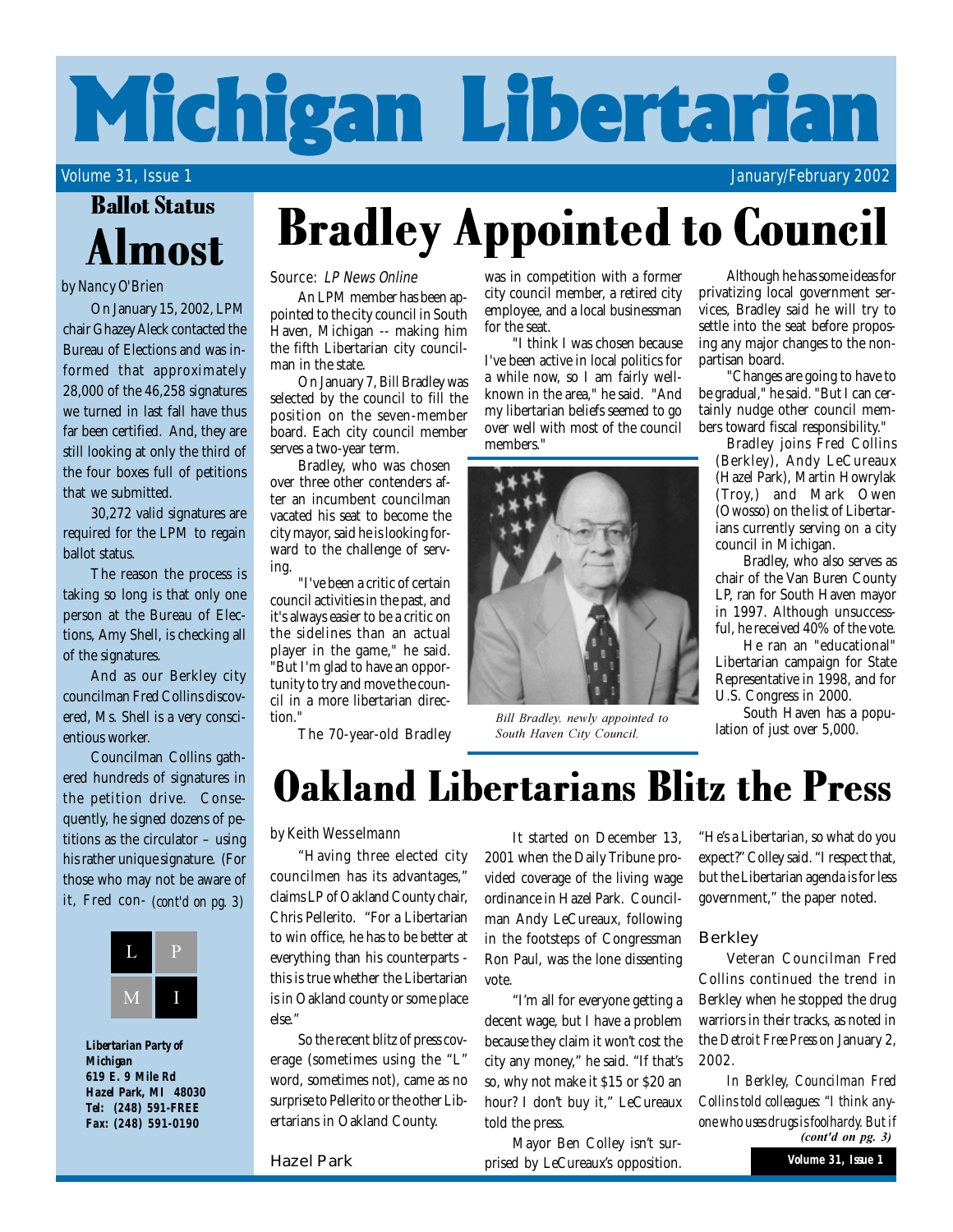## LPM Officers and Directors

| Chair                     | <b>Ghazey Aleck</b>     | chair@lpmich.org          |
|---------------------------|-------------------------|---------------------------|
| Vice Chair                | vacant                  | vacant                    |
| Secretary                 | Keith Edwards           | secretary@lpmich.org      |
| <b>Treasurer</b>          | Trafton Jean            | treasurer@lpmich.org      |
| <b>At-Large Director</b>  | Diane Barnes            | dbarnes@lpmich.org        |
| <b>At-Large Director</b>  | <b>Greg Dirasian</b>    | gdirasian@lpmich.org      |
| <b>At-Large Director</b>  | vacant                  | vacant                    |
| <b>At-Large Director</b>  | <b>Leonard Schwartz</b> | lschwartz@lpmich.org      |
| <b>At-Large Director</b>  | Ben Steele              | bsteele@lpmich.org        |
| <b>Executive Director</b> | vacant                  | vacant                    |
| Newsletter                | <b>Greg Dirasian</b>    | newsletter@lpmich.org     |
| Database                  | <b>Emily Salvette</b>   | salvette@ameritech.net    |
| Pledge Program            | Dan LaFavers            | dlafavers@provide.net     |
| Campaign Managers         | Barbara Goushaw         | bgoush@aol.com            |
| Campaign Fund             | Dianne Szabla           | dianneszabla@netscape.net |
| Assistant Treasurer       | Marnie Edwards          | keithmarni@aol.com        |
|                           |                         |                           |

Subscribe to **LPM Online** 

the weekly email newsletter of the LPM. Sign up at: http://www.lpmich.org/lpmonline/subscribe.htm

## Newsletter Information

The *Michigan Libertarian* is published bimonthly as the official newsletter of the Libertarian Party of Michigan, 619 E. Nine Mile Rd., Hazel Park, MI 48030. Phone: (248) 591-FREE

#### **Submissions:** Please email articles to **newsletter@lpmich.org**

Only electronic format will be accepted. Acceptable formats are plain text, Word97, WordPerfect 6.X/5.X, RTF, HTML, Pagemaker 6.5. Any other formats, please ask first.

**Deadline:** The next deadline for submission of articles and advertising is March 1, 2002.

**Advertising:** Please email advertising to **newsletter@lpmich.org** Only electronic format will be accepted. Because of the nature of various programs, please send ads in .p65 format. Above formats are also acceptable, but layout or resolution may be lost in the publication process. Please mail payment to:

Libertarian Party of Michigan Newsletter Advertising 619 E. Nine Mile Rd. Hazel Park, MI 48030

**Advertising Rates:** Full Pg \$200, Half Pg \$100, Quarter Pg \$50. 25% discount for LPM Candidates, 50% discount for LPM Affiliates.

**Visit:** http://www.lpmich.org/Newsletters/index.html for more information.

## Message from the Chair

I find myself now writing to you as the new chair of the Libertarian Party of Michigan. My elevation from vice-chair to chair comes after the resignation of your chairman Michael Corliss.

 At the time of his resignation, Mike's wife Karin had a dramatic decline in her health. As such, Mike found it necessary to step aside so that he could be there for Karin and for his children. A few days later, on January 11th, Karin passed away.

 Karin's passing is a deep and abiding loss for Mike and his children. Karin was a long time Libertarian Party activist and friend of all libertarians. For all of us in the Libertarian Party, her absence will felt for a long time.

 The Libertarian Party of Michigan has been very lucky to have the unquestionable loyalty and support of both Mike and Karin. It is



*--* 

times like this that forces one to reflect about what really matters and about what we should be thankful for; and with Karin's passing, I want to express appreciation in the strongest sense possible for the support Mike and Karin gave to this party.

We all should also give thanks for the progress the Libertarian Party of Michigan has made with the help of all activists, like Mike and Karin, who have toiled so diligently to bring us to where we are today. As I surveyed the position of the party, I found some striking achievements.

 Though the two major parties of Michigan have enacted ballot access laws designed to keep third political parties off the ballot, we have never allowed them to kick us off the ballot and get away with it.

 Michigan Libertarians are successfully advancing on local office getting elected to city councils and school boards around the state.

 Lots of candidates are lining up for election 2002 to deliver the most effective political message ever--that libertarianism works. Libertarianism works because it is about being fair and free--an all American ideal.

 Our headquarters is being organized for the coming election. The party officers' responsibilities have been realigned to respond more effectively to membership and party needs. The *Michigan Libertarian*, our party newsletter, has a new and improved look.

 So while each of us, including myself, have at some point wondered about the future of the Libertarian Party, I can tell you that the future is bright indeed. As we continue to grow stronger as a political party, there will be healthy disagreements and contentious political debates. But, remember, after the dust settles, there is no better place to be than in the Libertarian Party. This is our strength. We are libertarians first!

*Ghazer* Aleck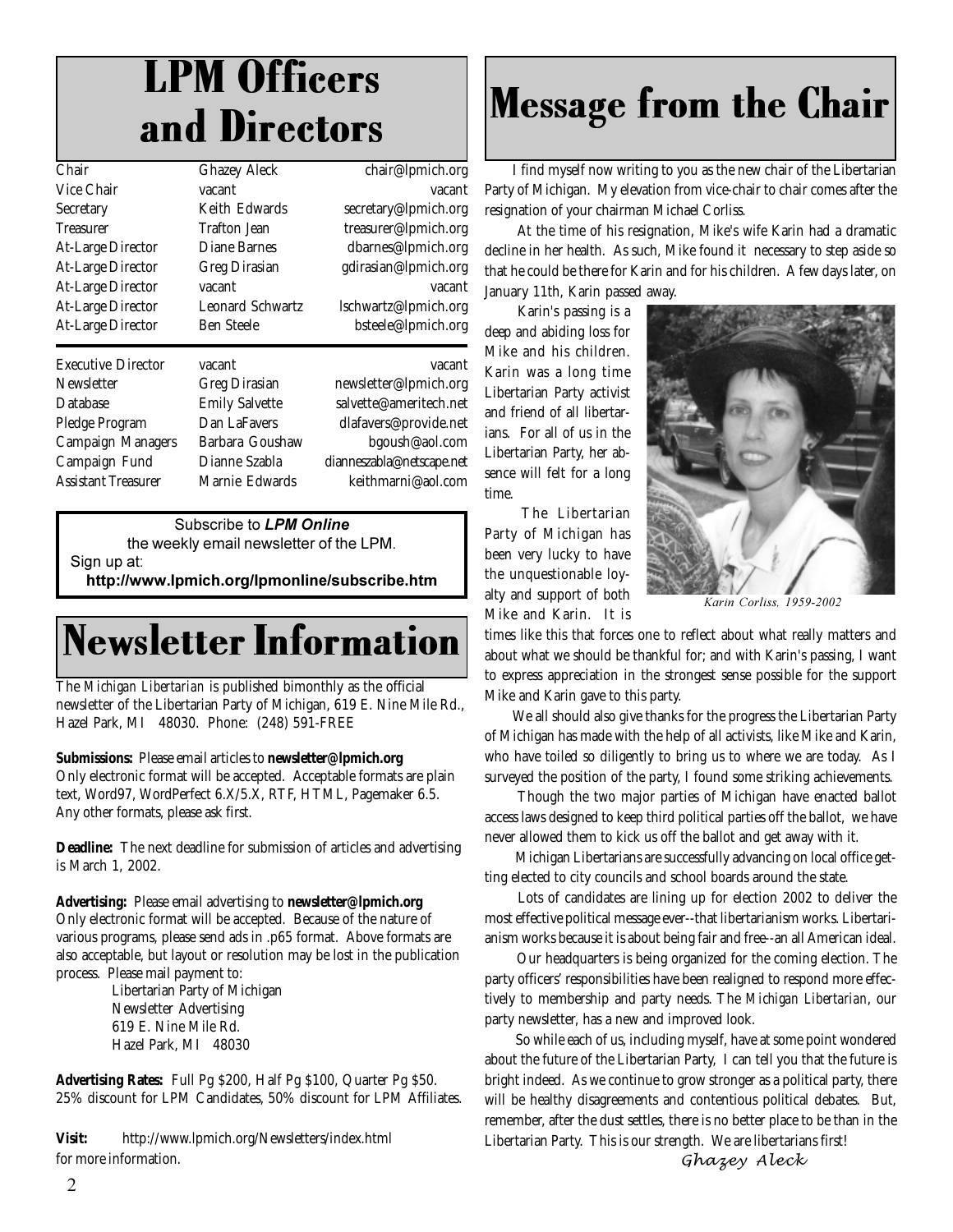## Oakland Libertarians Blitz the Press

(cont'd from pg. 1) the voters want to legalize *marijuana, just as they once legalized alcohol consumption, it should be their decision, not ours."*

His influence spilled over into neighboring Huntington Woods where the council also refused to vote on a resolution opposing marijuana legalization for either recreational and medicinal use.

This is forcing the coalition to regroup and devise a new strategy.

## **Troy**

Two years ago, Troy was afflicted with a city council that had no respect for the people they were supposed to represent. They had become so arrogant that they voted themselves an extravagant new benefit — a lifetime pension plan that would pay them more once they were out of office than when they were in office!

Martin Howrylak campaigned on that issue and won a seat on the Troy City Council. The council was forced to repeal the pension plan, and Martin faced an extremely hostile council for the next year — votes of 6 to 1 were the rule, not the exception.

The following year showed a change for the better, as incumbents were voted out and more like-minded candidates voted in, with Libertarian David Eisenbacher narrowly missing election. The votes started coming out 4 to 3.

When the Troy Eccentric came out with their article, "Keep your eye on these folks in '02," (January 3, 2002) Libertarians were well positioned. Regarding Councilman Martin Howrylak, they said:

*From fringe candidate to power broker in less than two years is a pretty remarkable journey. Howrylak has had such an education since his election in April 2000, one wonders why he's going to graduate school. Students should come and study him.*

And regarding candidate David Eisenbacher, they said:

*If one thing was learned last year, it was that it takes money to get elected to Troy City Council.*

*The top vote-getter among the losing city-council candidates last year, young Mr. Eisenbacher has wasted no time declaring his intention of running again this year. With financial backing from fellow Libertarians, he promises to make an interesting race of what could have been a snooze with two incumbents running for re-election and no open seats.*

Of the 9 people that the Troy Eccentric picked to write about, 2 of them were Libertarian.



Councilman Fred Collins (top-left), Councilman Martin *Howrylak (top-right), Councilman Andy LeCureaux* (bottom-left), and candidate David Eisenbacher *(bottom-right).* 

### Hazel Park

Not to be outdone, Councilman LeCureaux went for a repeat performance. As reported in the January 9, 2002 issue of the Daily Tribune:

*Councilman Andy LeCureaux suggested members forsake their pay for attending regular council meetings to set the tone for upcoming talks aimed at slashing 2001-02 budget spending.*

*LeCureaux suggested the cut in council pay is justified because council members have asked city administrators to cut their budgets by 6 percent to balance the current budget.*

*"I think we can do this," said LeCureaux whose suggestion was supported by Councilman Michael Webb. The entire council supported it.*

"Our elected Libertarians are making changes and bringing us credibility. I used to shudder when the press labeled one of my candidates 'Libertarian', knowing that it was the kiss of death," said campaign manager Greg Dirasian. "Today, it has come to mean 'advocate of common sense.' What a difference two years can make."

Or, as a recent letter to the editor stated in response to Councilman LeCureaux's vote on the living wage, "I don't know what a Libertarian is, but if it means honest city government, I'm all for it."

## Ballot Status Almost

*(cont'd from pg. 1)* siders himself to be among those few whose celebrity makes them identifiable by no more than a given name – like "Ike" or "Madonna.")

When Collins stopped by his city hall in December the clerk informed him that they had received a call from the Bureau of Elections, questioning his signature. The clerk assured the Bureau that it really was Collins' signature without even bothering to wait for a fax of it.

The Bureau of Elections official was slightly annoyed at having the request for confirmation seemingly being given short shrift. How could the clerk be certain that the signature was valid without ever even looking at it?

The clerk responded, "First, he is a councilman here. Second, we know he is a Libertarian. Third, people question his signature all the time because he just signs his name "Fred." And fourth… he was in here asking all of us to sign that petition."

Amy thanked the clerk and hung up.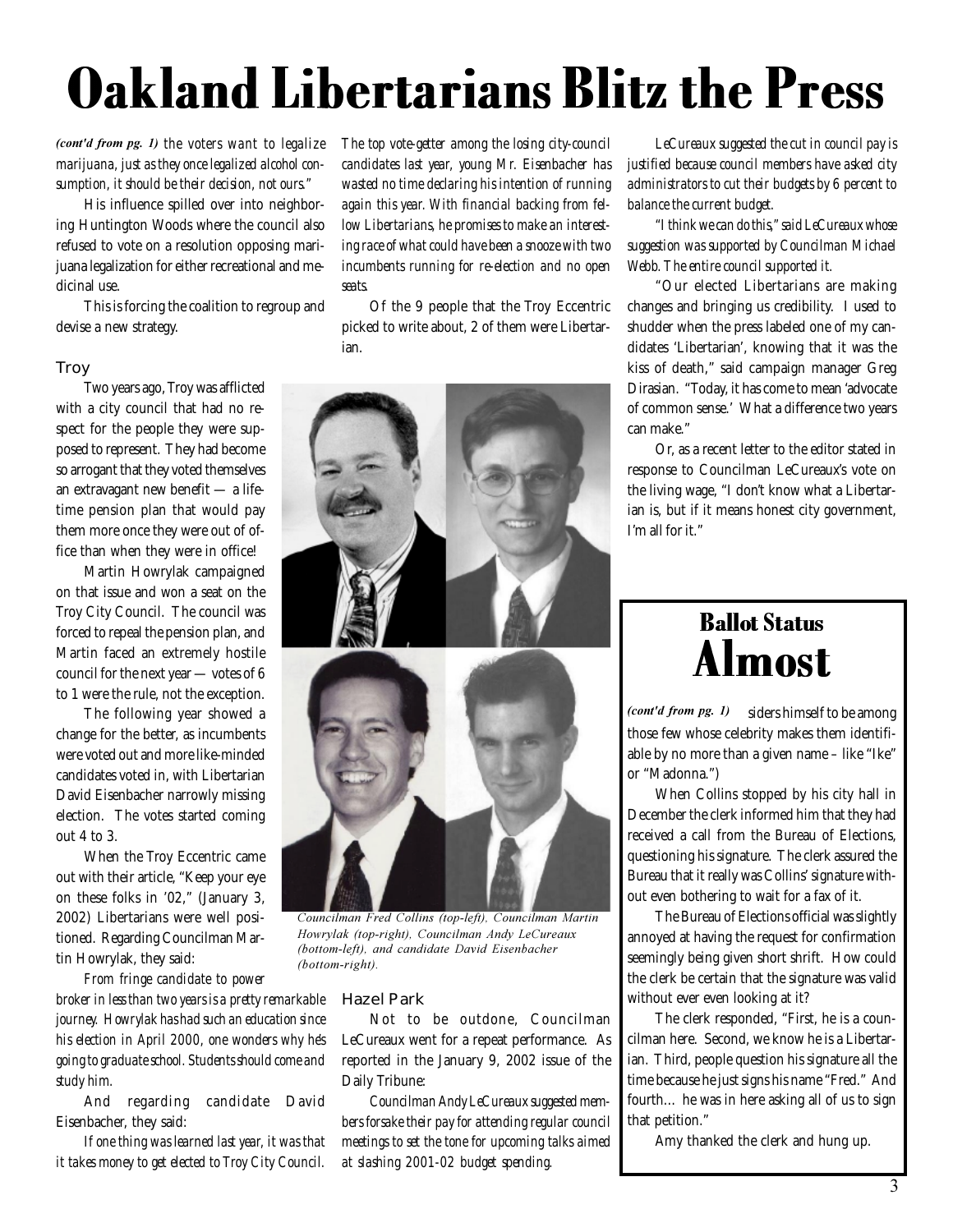## Detroiters to Vote on Medical Marijuana

DETROIT. Thanks to Wayne County LP member Tim Beck the residents of Detroit will have the opportunity this summer to vote on medical marijuana.

Beck formed the Detroit Coalition for Compassionate Care last year to collect the 6,141 valid signatures of Detroit voters needed to put the issue on the ballot at the next election. Most of the signatures were gathered by professionals working at the polls on election day last November — one way to insure a high validity rate. Beck paid most of the expense out of his own pocket.

The carefully drafted proposal would not actually make legal the possession of marijuana for medical purposes. "The city charter specifically precludes voters from adopting any ordinance that would be contrary to state of federal law," Beck observed.

So, following a precedent set recently in Mendocino County, CA, the ordinance instead makes enforcement of marijuana prohibition laws against medical users the city's lowest law enforcement priority. It also cuts funding for prosecutions under such circumstances from the city budget.

"Patients would have to establish a medical need," Beck continued, "by securing the recommendation of a doctor or other qualified medical practitioner."

And, of course, this ordinance will do nothing to stop law enforcement officers from Wayne County, the state of Michigan or the federal government from arresting and prosecuting medical marijuana users in Detroit. "But as a practical matter," the Coalition chair noted, "prosecution of simple possession of small quantities of marijuana has always fallen to local authorities. So this ordinance should make the discreet medical marijuana user much less vulnerable to prosecution in Detroit."

The next election is the August primary where Detroit is expected to be the key battleground for the Democratic Party's gubernatorial nomination. One of the three main contenders in that race, US Congressman David Bonior (D-Mount Clemens), has already endorsed the proposal. The other two, former governor James Blanchard and current attorney

general Jennifer Granholm, have yet to publicly take a position. But, given the controversial nature of the issue on the same ballot, the press will undoubtedly push for Blanchard and Granholm to also make official statements either for or against the measure. by Padraic Gresham states of the same peneral Jennifer Granholm, have yet to publicly been working closely with him on the issue.

> It is possible under the initiative procedure for the Detroit city council to spare the other politicians the heat and the voters the trouble by adopting the ordinance themselves by February 7 (within 30 days of certification by the city clerk).



*Tim Beck formed the Detroit Coalition for* Compassionate Care

"I'm not holding my breath waiting for [Detroit city council president] Maryann Mahaffey and friends to write a new chapter in Profiles in Courage," quipped Beck's fellow Wayne County member Tim O'Brien who has "What's in it for them?" he asked. "They have their own political ambitions."

And unelected city bureaucrats seem to be doing everything they can to derail the issue. The legal department sent the Coalition a letter stating that it was their opinion that the council does not have the authority to set priorities within city departments or to proscribe particular budget expenditures and that, therefore, neither do voters.

"I'm not sure which of those is the more ridiculous claim," answers Coalition chair Beck, noting that the inclusion of a "severability clause" in the proposal means that opponents would have to prevail on both. "In any case I can find nothing in the law that makes getting the approval of the city's legal department a step in the ballot initiative process."

Michigan ACLU executive director Kary Moss has already offered to take the question of providing legal representation for the Coalition to her organization's review committee — should it actually become necessary to seek a Writ of Mandamus to compel the city clerk to put the question on the ballot.

Meanwhile, the Wayne County LP is going ahead with plans to organize a spring fundraiser in hopes of building the largest possible advertising war chest to support the issue. "We were looking for a project anyway," said affiliate chair Heather Pauli. "And I can't think of a better one than taking a weapon out of the government's hands in their hysterical War on Drugs," she concluded.

## **This space reserved for news from your affiliate**

If you don't see any news in this issue from your part of the state, it is because *Michigan Libertarian* didn't know about it. You don't have to write a complete story, just send an email that something is going on and we will call the right people and put the story together ourselves!

Email news to: newsletter@lpmich.org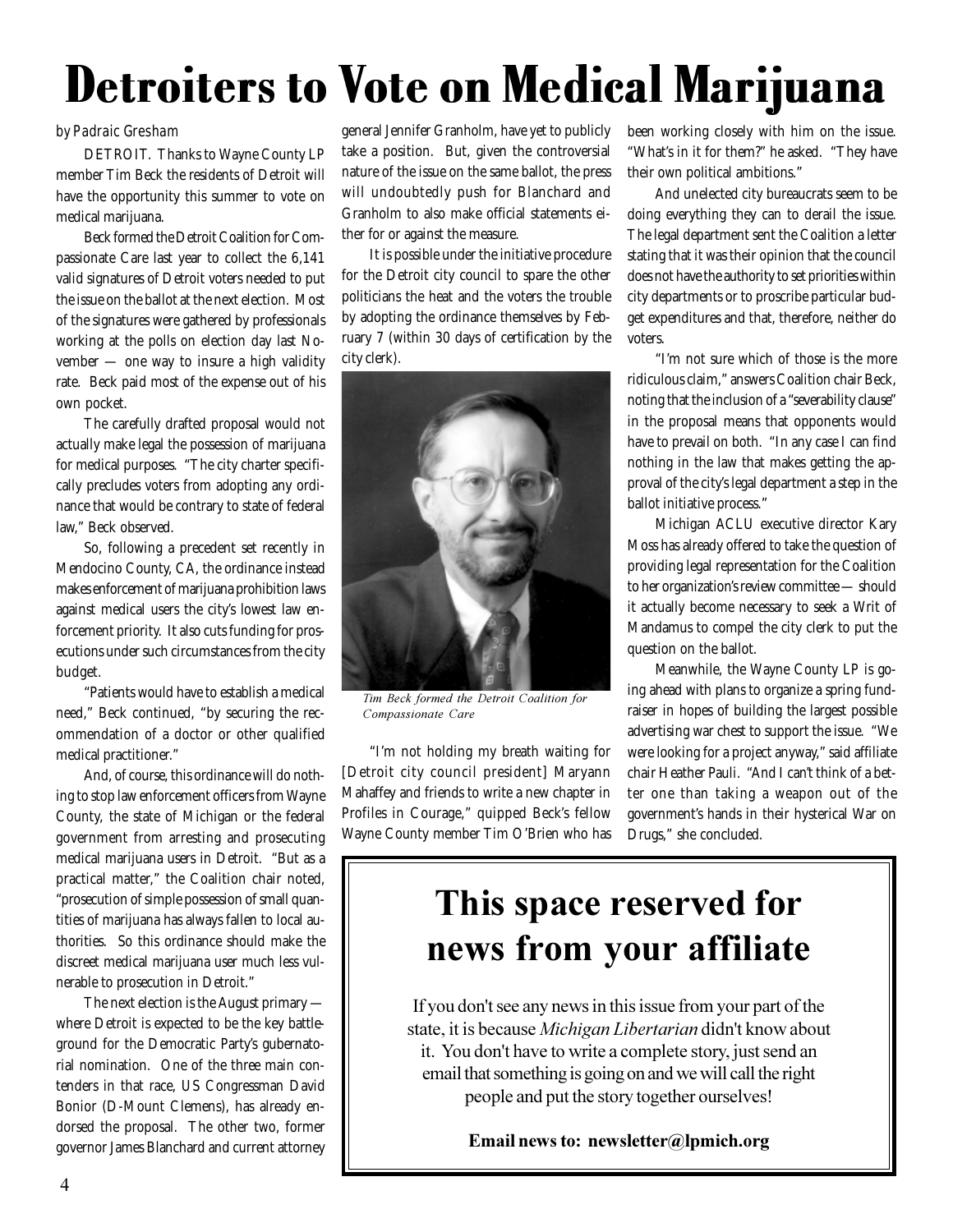## HB5237: End the Top-of-Ticket Rule

## by Leonard Schwartz

A political party loses its ballot status, under current Michigan law, if its top-of-ticket candidate (the one whose name appears nearest the top of the ballot) gets less than one percent of the votes cast for the successful candidate for secretary of state.

The Libertarian Party of Michigan had nine statewide candidates in 2000. All but one of them got more than enough votes for LPM to retain its ballot status. Unfortunate the one candidate who failed to get enough votes was our top-of-ticket candidate — our candidate for president.

To regain ballot status, LPM had to conduct a petition drive, which was time-consuming and expensive. It used up resources that we would rather use to get our message across.

House Bill 5237 would make it easier for small political parties to stay on the ballot. It would allow a party to retain its ballot status if any of its statewide candidates got at least one percent of the votes cast for the successful can-

didate for secretary of state.

Please ask your state senator and representative to support House Bill 5237.

SpeakOutMichigan provides an easy way



for you to send e-mail to them. It provides a prewritten letter, to which you can add personal comments. Type in your zip code and SpeakOutMichigan will determine who your state legislators are and send them the letter. It takes only a minute or two.

Please include your street address. This will clearly indicate that you live in their district. Legislators are mainly concerned with the opinions of their constituents.

SpeakOutMichigan also provides an easy way for you to send e-mail to your friends so that you can ask them to contact their state legislators, as well. Again there is a prewritten letter, which you can edit.

SpeakOutMichigan is sponsored by the Libertarian Party of Michigan. Either go to www.lpmich.org and click SpeakOutMichigan or go to www.SpeakOutMichigan.org.

A better way to lobby for HB 5237 is to send snail mail letters to your legislators. They probably consider constituents who take the time and money to send snail mail more concerned than those who use e-mail. You can copy the prewritten letter from SpeakOutMichigan and paste it into a snail mail letter.

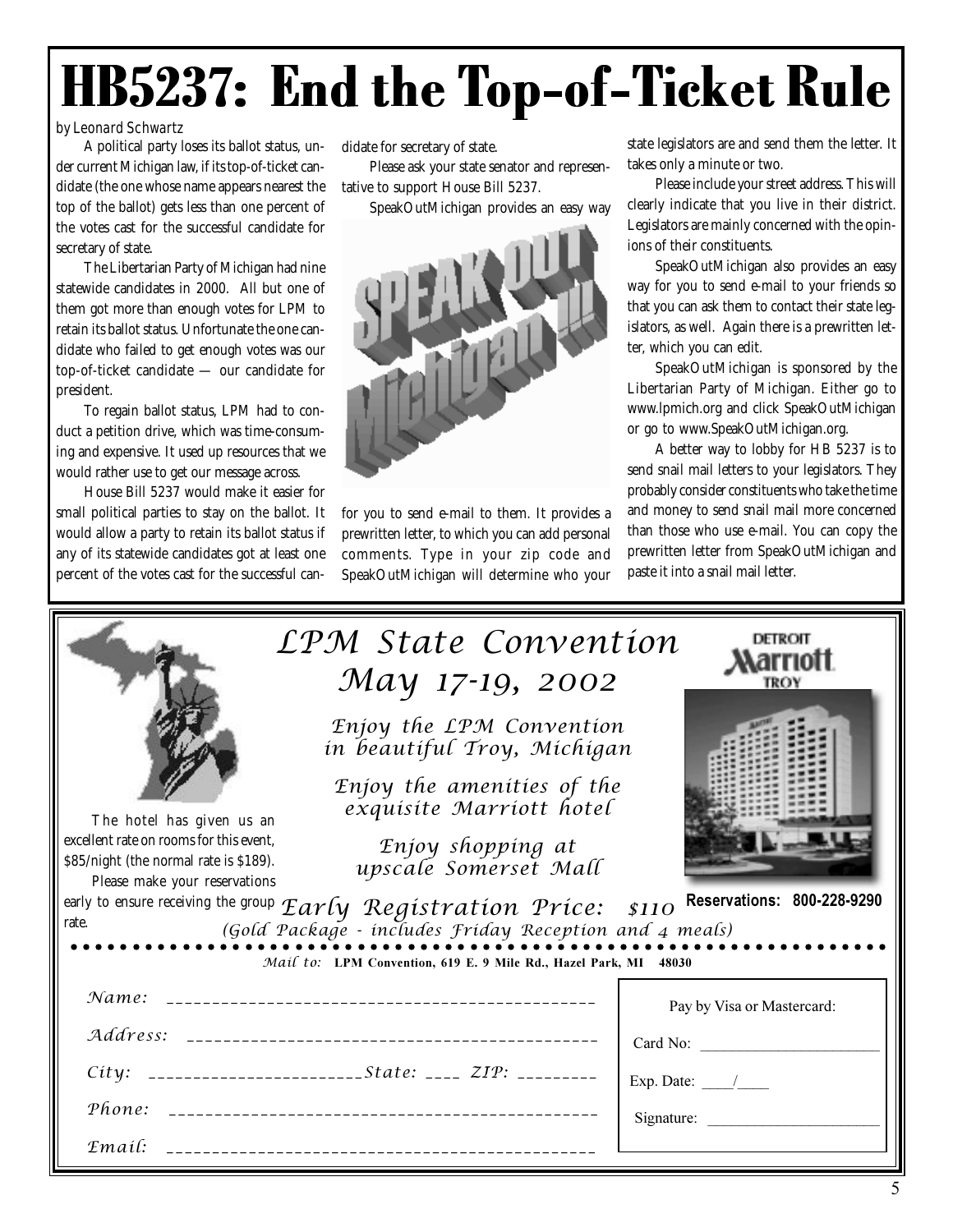## The Prison Priorities Project

#### by Padraic Gresham

Former LPM executive director Tim O'Brien has organized a legally recognized ballot question committee called the Prison Priorities Project. The purpose of the committee is to move the criminal justice system in Michigan in a more libertarian direction via the initiative process. Diane Szabla has signed on as treasurer, and Leonard Schwartz as legal counsel. Both served in those same capacities on the Ballot Access Restoration Committee. Bill Shotey has also joined to do fund-raising.

"The one Libertarian idea that virtually no one disagrees with, regardless of their political affiliation, is that the primary function of government is to protect its citizens from force and fraud," O'Brien noted. "The problem is the 20th century notion that it is also possible to use the force of government to protect people from themselves," he added.

"Undoubtedly the most universal Libertarian dream is to get the run-amuck law enforcement genie back into that 18th century bottle called the U.S. Constitution," O'Brien continued. "If we can just accomplish that goal, I'm sure all of us could then have a much more leisurely conversation about whether or not we want to turn the roads and the water supply system over to the private sector," he added with a grin.

And there is one thing further in this regard that draws near unanimous agreement among Libertarians: the single most dangerous instance of defining the merely self-destructive as criminal is drug prohibition.

Numerous, detailed books have been written on all the negative consequences of the socalled "War on Drugs." Among others, our long cherished constitutional protections, ostensibly guaranteed under the Bill of Rights, have been all but destroyed. Our neighborhoods have been turned into free-fire zones and our children recruited (ironically, precisely because of their legal status as juveniles) into the black market by organized crime. The incredible sums of money involved have corrupted law enforcement. And the entire criminal justice system has been inundated, clogged and all but overwhelmed in this futile attempt to use government to protect people from the consequences of their own vices — a purpose our founders never envisioned and for which our systems were never designed.

## OPPORTUNITY KNOCKING

In 1994 Governor Engler convinced Michigan voters to drastically alter the way public education is funded by substituting a 50% increase in the state sales tax for reliance upon local property taxes. This centralizing scheme was sold to voters as a way to get property tax relief while simultaneously helping to level funding among school districts. Times were good. And "Big Jawn" Engler convinced voters that, like in that mythical, little, bucolic town of Lake Woebegone where *all* the kids are above average, this was a tax shift where *everyone* would be a winner.

But retail sales are very sensitive to the vagaries of the economy. They are inevitably the

*"Undoubtedly the most universal Libertarian dream is to get the runamuck law enforcement genie back into that 18th century bottle called the U.S. Constitution."*

first casualty of a recession. Since the tax shift made education funding nearly half of the state budget, the drop in sales tax revenue caused by the current recession has left our state with an estimated \$1 billion shortfall in next year's budget. In addition the 1978 Headlee Tax Limitation amendment has effectively precluded raising some other tax to offset the loss.

For old party politicians even proposing to merely slow the growth of education expenditures is dangerous to long-term ambitions. Advocating actual reductions would be political suicide. Left with no other option, officials are now scrambling to find other places to cut.

There will never be a better opportunity for opponents of the 'nanny state' to get everyone reconsidering the wisdom of devoting a substantial portion of our scarce law enforcement resources to the ill-conceived, ill-fated 'Noble Experiment' redux of drug prohibition. "For years the politicians' answer has been to simply spend more money to build more prisons. With that evasion now untenable we can finally compel them to choose," O'Brien observed. "Do they think it is more important to lock up pot smokers… or armed robbers?"

#### HARMONIC CONVERGENCE

Coincidentally, a California-based national

organization called Campaign for New Drug Policies just launched a petition drive in Michigan to amend our state constitution by changing the emphasis in our approach to the problem of substance abuse from the criminal justice to the healthcare system.

In broad terms the proposal would mandate medical treatment rather than incarceration for both first and second offense simple possession. It would also create a commission to revise sentencing guidelines for other drug crimes such as manufacturing and trafficking, as well as subsequent possession offenses. The new sentencing guidelines could (but would not be required to) be applied retroactively to those already incarcerated. This would free up prison space to be used for protecting us from murderers, rapists and other predators — while simultaneously relieving some of the pressure on the overstrained state budget.

The Campaign for New Drug Policies organization has a good track record in sponsoring drug law reform initiatives, having succeeded in 17 of 19 efforts — including a 2000 campaign that amended the California constitution in the same way now being proposed here in Michigan. Anticipated annual savings to California taxpayers: \$150 million.

## PROBLEM FOR THE LEFT COAST

This Michigan petition must have the signatures of 302,711 registered voters to qualify for the November 2002 ballot. In addition these signatures must all be gathered within a 180-day period.

Since the California group has no direct connection to political organizations and interest groups here they must rely entirely upon hiring paid petitioners through local want ads in their attempt to get the proposal to the ballot.

Experience indicates that for a variety of reasons approximately one fourth of the petition signatures will not pass the Bureau of Elections validity check — some will be illegible, some will have addresses that don't match voter registration rolls, and so forth. Further, the validity rate of signatures gathered by paid contractors is significantly lower than for those gathered by volunteers motivated by a philosophical dedication to the cause. Relying entirely on paid petitioners will necessitate collecting more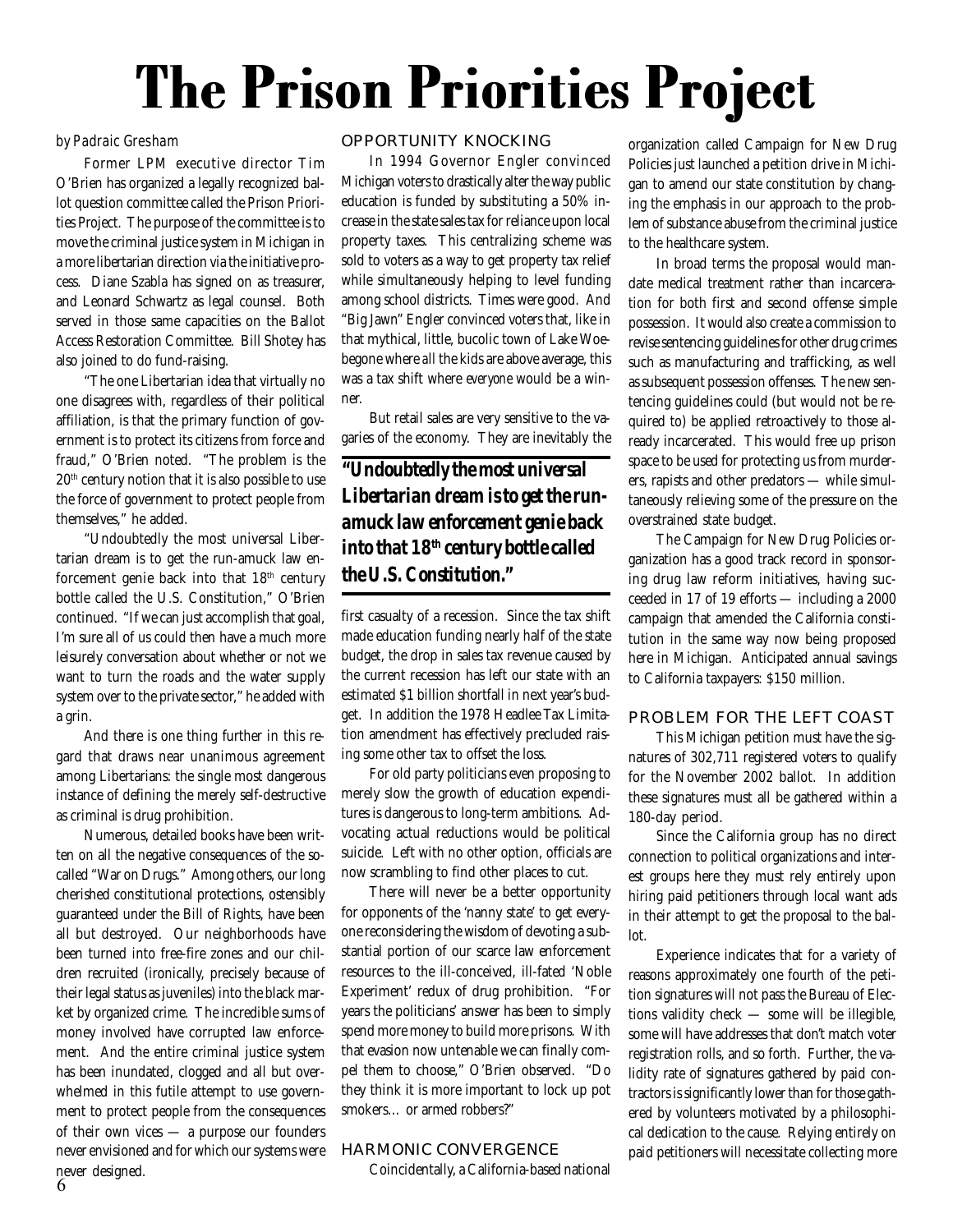than 400,000 gross signatures to insure a sufficient number of valid ones. The cold weather and early darkness of winter in Michigan create an additional obstacle.

The Campaign for New Drug Policies has never undertaken so ambitious a project under such challenging conditions.

## THE FIRST STEP

The Libertarian Party of Michigan has about 2,000 current and recent members. There are a similar number of volunteers who worked on the Personal Responsibility Amendment petition drive last year that sought (but failed) to qualify another drug reform proposal for the Michigan ballot.

The active assistance of at least some portion of this 4,000-person force of political activists could surely be a tremendous adjunct to the paid petition drive. To put the potential value here into perspective consider that if each of those people collected 100 signatures, they would complete the drive… by themselves! While it is obviously unrealistic to expect that degree of participation, it underscores the importance of not ignoring this currently untapped resource. (It is worth noting that, though they came up short of their goal, PRA organizers last year collected more than 200,000 signatures – entirely by volunteers!)

While the Prison Priorities Project has been established as an ongoing committee with the ultimate purpose of returning all law enforcement exclusively to defending citizens against force and fraud, even a journey of 1,000 miles, it has been observed, begins with a first step.

"The biggest obstacle to advancing the Libertarian agenda via the initiative process has always been the enormity of the task," O'Brien said. "The fact that a well-financed drug law reform organization has already chosen our state, drafted constitutional amendment language, printed petitions, and begun paying people to circulate them, gives us an unprecedented opportunity. If those of us here in Michigan who support the idea join the effort, together we stand an excellent chance of actually bypassing the posturing politicians and bringing the question directly to the voters."

Mandatory medical treatment rather than incarceration is, of course, not the Libertarian ideal. But just moving substance abuse from the criminal justice to the healthcare system will be a great stride in the right direction in that it gets voters and taxpayers to recognize that vices are not crimes. "Purist Libertarians should recall that FDR didn't start by proposing a full-blown welfare state," the Prison Priorities Project chair noted. "Neither should we expect to dismantle nearly a century of collectivist thinking in a single stroke."

### HOME FIELD ADVANTAGES

In addition to access to the resources and membership rolls of political activists here in Michigan, having a local presence also facilitates promoting the issue in the media with press releases, interviews and so forth. Plus, having a Michigan-based committee will pre-empt the "carpetbagger" red-herring — an attack already being leveled against the California-based Campaign for New Drug Policies which will surely only intensify as opponents cast around for emotional distractions from rational discussion.

Once as many Libertarian and PRA volunteers as possible have been recruited the effort will be expanded by approaching other groups sympathetic with the initiative's goal such as the Michigan chapter of NORML, the Triangle Foundation, and even the Green Party. One lesson we should have learned from the old parties is that effective politics is the art of forming alliances with disparate groups where interests converge.

#### PHASE II

Combining volunteer efforts with paid petitioning will dramatically change the odds for getting the amendment to the November ballot – from long-shot to virtual sure thing. But the object here, of course, is not to collect signatures for its own sake, but to amend the Michigan constitution.

Organizers of previous initiatives have learned a bitter lesson that has not been lost on the P3 committee. It is not enough to simply get a proposal before the voters if all resources are consumed in the process. The Drug Warriors – who will bear none of the costs associated with bringing the reform issue to the ballot – will unleash their financial arsenal in a concentrated advertising blitz in hopes of dominating the media with their hysterical fear-mongering in the weeks leading up to election day.

But we need not go into the final battle unarmed. Because the Prison Priorities Project is legally organized as a ballot question committee far fewer restrictions and limitations apply than to either candidate or political action committees. A ballot question committee may accept contributions in any amount from almost any source. The only proscribed contributions are from foreign nationals and cash donations of more than \$20.

Any P3 funds remaining once the issue has qualified for the ballot will become available for promoting a "Yes" vote to the electorate. In addition, once the Bureau of Elections has certified the initiative, the committee can then serve as the vehicle for raising the funds needed for a fall advertising campaign – legally permitted to seek donations of *any* size from virtually *any* source, including corporations, foundations, labor unions, organizations, and individual contributors both small and large.

## THE CHANCE OF A LIFETIME

The Campaign for New Drug Policies began this petition drive in the belief that individuals who allow drug use to damage their lives and health have a medical and/or psychological problem. Defining them as criminals does nothing to help them, their families, or society as a whole.

The California group couldn't have a chosen a better time to raise this issue here because, even setting all of the other consequences of prohibition aside, we can make a strong case to the electorate that in Michigan in 2002 we simply can no longer afford this use of our limited law enforcement resources.

However, the prospects for a Californiabased organization collecting more than 300,000 valid signatures in the dead of a Michigan winter — relying entirely on contractors and without any local support — are less than great.

We have an opportunity to build a supporting coalition — based right here in Michigan — of both those who are opposed to prohibition (either in principle or in practice) and those who simply believe that our limited law enforcement resources would be better utilized in protecting citizens from predators than in continuing this expensive and ultimately futile effort to protect them from themselves.

Expect to get a copy of the petition in the mail shortly from the new Prison Priorities Project committee. Use it to get as many signatures as you can. Send it back, along with a contribution if possible (corporate checks welcome!).

Then, next November, for the first time in Michigan history, you will have an opportunity to finally cast a vote to turn the tide in the War on Drugs — the misguided, destructive futility that has become the War on Taxpayers, the War on the Constitution, and the War on our American Heritage of Liberty.

For more information, call Tim O'Brien at: (313) 562-5778.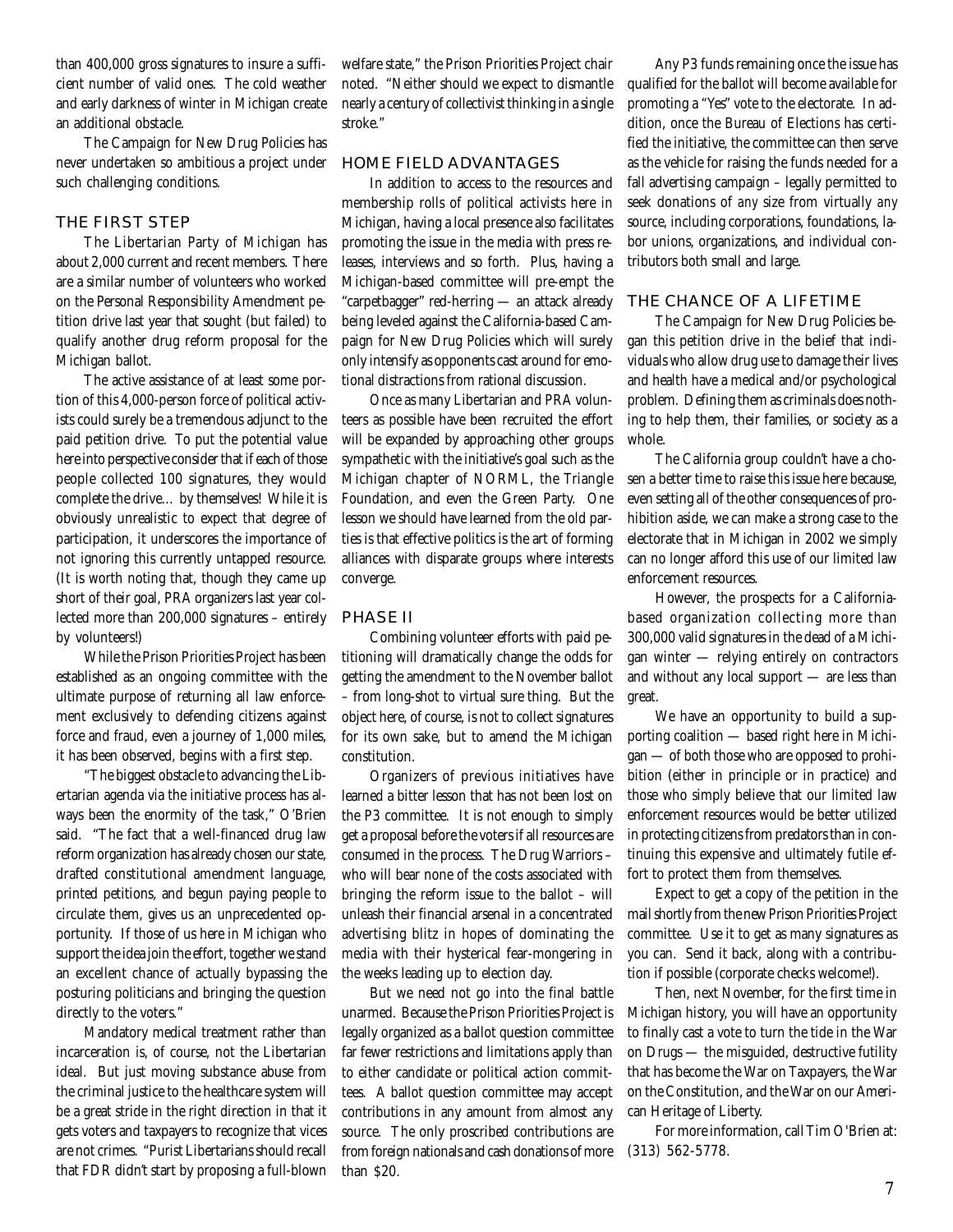

by Greg Dirasian



**Grand Rapids.** Grand Rapids Board of Education members elected Libertarian Jeff Steinport as their new treasurer.

Steinport, elected to the board just last June, replaces Jerome Dixon who resigned due to legal problems. Steinport was elected to this post on January 4, less than 7 months after his election to the board itself.

Steinport was selected over the previous treasurer who wanted his old job back.

Board President, Brian Craig, said he nominated Steinport, 22, to be the new treasurer because he is a member of the Finance Committee and has proven to be a hard worker in his short time on the board. "I think it's time for the older board members to give way to the next generation," Craig declared.

Steinport will have his work cut out for him. Grand Rapids public (government) schools are plagued by a myriad of problems. And complicated by the January 8 announcement from the school Superintendent, Patricia Newby, she is resigning effective in June.

Newby has been a controversial figure since becoming Superintendent in 1997, at first proposing a bond issue to have serveral new schools built and then initiating a plan that proposed several of the schools.

Steinport has a golden opportunity to implement creative libertarian solutions and steady the roller-coaster ride that his predecessors made in the management of the district covering over 180,000 residents.

# Eisenbacher Turns in **Nominating Petitions**

**Troy.** David Eisenbacher announced that he will turn in his nominating petitions to City Hall on Friday, January 18, at 3:00pm. This is Eisenbacher's second run for Troy City Council, missing last year by less than 400 votes, finishing third out of 9 candidates, and beating incumbent John Stevens, despite being significantly outspent.

"We came so close last year," he said. "At the beginning of my campaign, I was pretty much unknown to the voters. But in just a few months, so many Troy residents responded to my message that I came within a few hundred votes of winning. This time we will make sure that everyone hears about me, and what I want to do for this city."

Eisenbacher's message is one of open, accountable city government. In fact, one of his core issues in the last campaign, that of televising work and special sessions of the council, has since been adopted by the council. "Even without winning the election, I was able to have an impact," he said. "But there is still so much more to be done."

Last week Eisenbacher mailed a letter to 3300 households that will be affected by the proposed wetlands ordinance to remind them of the public meeting being held to discuss it. "I wanted to make sure that everyone who's property was involved knew there was a meeting," he said. His letter also advised residents where they could find the proposed ordinance on the web, and offered to bring them a printed copy if they didn't have web access. Over 350 people showed up at meeting, many attendees expressing their thanks to Eisenbacher for bringing it to their attention.

Eisenbacher will also campaign on the council's recent decision to place the highly controversial council pension on the April 1st ballot as a charter amendment prohibiting the council and commissioners from receiving a city paid pension. "It's time this issue was resolved once and for all," he declared. "I oppose a pension for the council, and I believe most of the voters do too. In this election people will have the opportunity to make sure the council hears them loud and clear, so I will talk about it at every opportunity. I want the voters to know that it's on the ballot too.

"The people of Troy deserve to know exactly what the council is doing and how it affects them. Keeping them informed is my first and most important campaign promise."



David and Heather Eisenbacher take one of our newest libertarians, Caleb David Eisenbacher, to *the Troy city clerk's office as David turns in his nominating petitions.*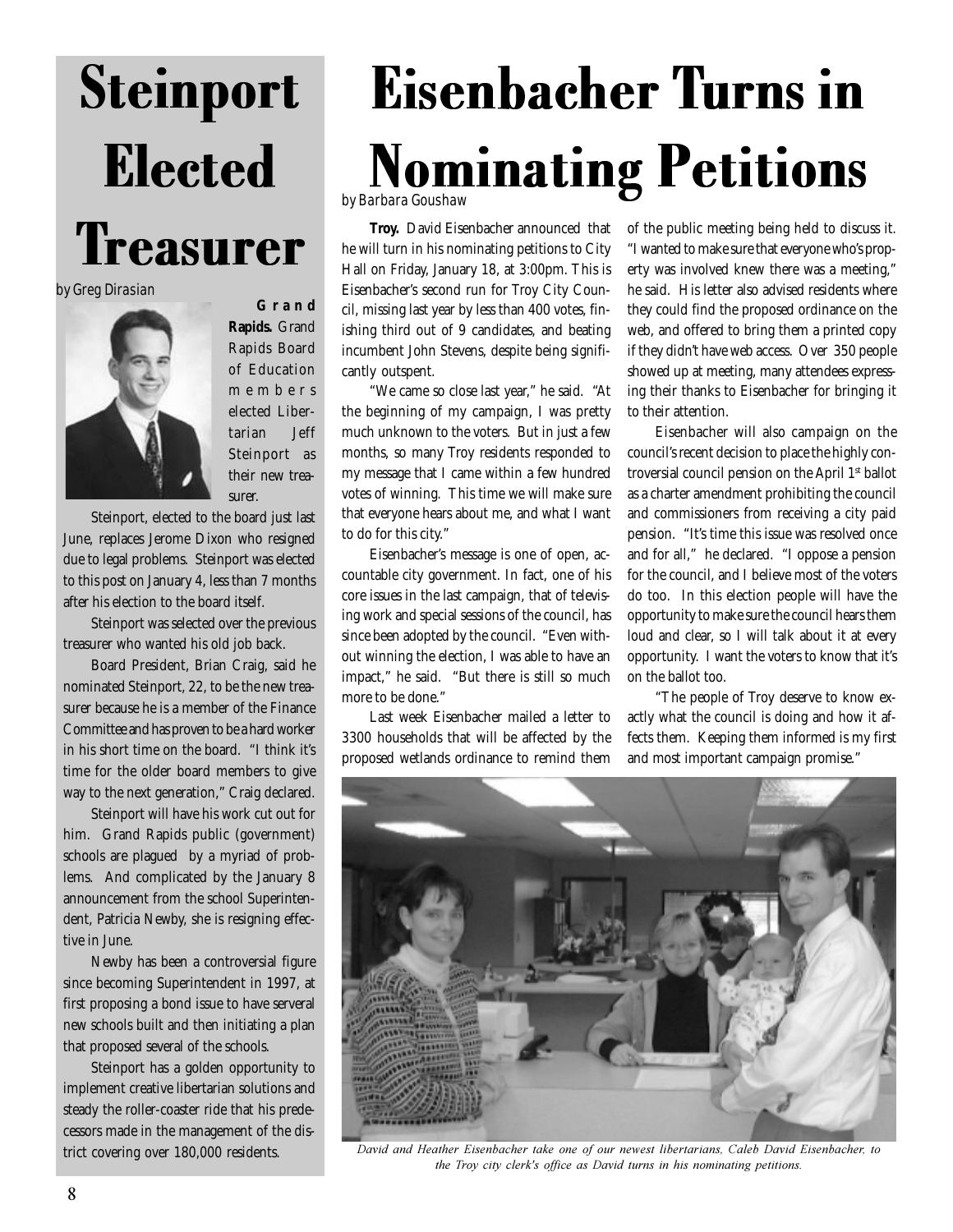## Future of the LPM

## by Fred Collins

The way to change the system is to change the system. Sounds simple, right? The way to change things that we don't like is to get in there and change them.

2001 was an amazing year. In April we came within a whisker of getting a second Libertarian elected to the Troy city council. Then



in June Jeff Steinport was elected to the Grand Rapids School Board. Topping off the year in November we triumphed by getting Libertarians elected to both the Owosso and Hazel Park City Councils. Honorable mentions go to a very close race by Mr. Hodges in Harper Woods, and Erin Stahl winning her primary in St. Clair Shores. Both Erin and Craig should be able to do it next time, just as we hope to be successful with David Eisenbacher's second run in Troy this April.

This is how we make the changes. We get in the game and we play to win! Here in Oakland County. we have three city council members, and over time I have heard laments that "of course you can do it in Oakland you have the resources." So now I get to ask, "How do you explain Mr. Owen and Mr. Steinport?" These are two Libertarians who went out and got the job done, even though they live in affiliates that are small in membership numbers. Did they have help? Of course they did. Elections are hard work. In spite of the many years I have been doing it, I wouldn't tackle one by myself. The point is that it was *their* names on the ballot and *their* egos at risk. They prevailed. And our party is stronger, and our state a better place, because they did.

In fact I want to thank every person who has put it on the line for the party. Every time someone makes a good showing in an election it makes it just a little easier for the next person. The more letters and calls our state officials get, the easier it is for our lobbyists to convince them we are right. The more hands on the pallet the easier it is to lift the load.

To the people who fell a little short in '01, I say: Please try again! Your efforts were not in vain. If you need help, I will try to help you. And I hope that everyone who reads this will too. To those who have not yet stepped up I say: Please join us! It's not as hard as it looks from the outside. And it's a lot of fun. There are hundreds of jobs that need to be done and I know that you are good at some of them. A couple of hours of your time can go a long way.

We are on the verge of something great. If we all pull in the same direction, we can win. We can have a full time office where people can get information about us and our candidates from a real person. We can set up a support network, with people who have already done it helping those who are trying for the first time. We could even have a full time lobbyist in Lansing to watch the rascals.

Anything is possible, if we just try a little harder, go a little farther, stay true to our principles, and to each other.



## **KAY DIRASIAN**

Century 21 Today **6611 Commerce Rd.** W. Bloomfield, MI 48324 **(248)** 366-2213

If you're thinking of selling *<u>your home,</u>* give me a call for a free market analysis!!!

Life's pleasures begin at **HOME!!!** 

 $\bf{CALL}$ **KAY**  $(248)$  366-2213

**Paid Political Ad** 

Info about the indirect Minority Rule in the U.S.A. Government and the **Michigan Legislature** 

> More info - Contact <del>There mie</del><br>Tom Jones 15336 Cruse Detroit, MI 48227-3227  $D$  en org  $\alpha$  1  $\alpha$  and  $\alpha$  com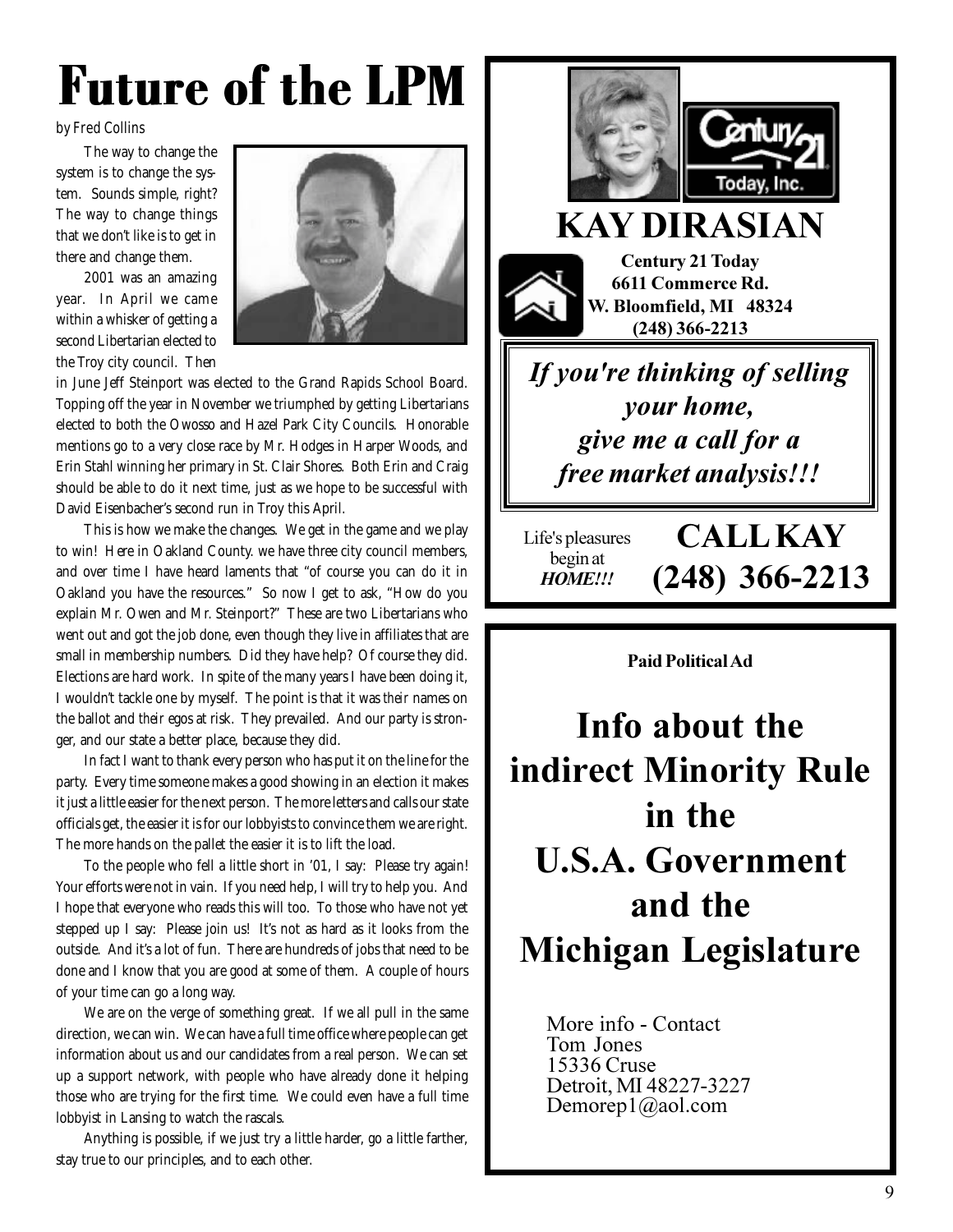## Campaign Finance Information for LPM Affiliates

### by Leonard Schwartz, LPM campaign finance law adviser

An LPM affiliate can (directly or indirectly) support its candidates in at least five ways:

1. It can encourage its members to contribute money directly to each candidate's campaign committee.

2. It can use its general fund for leaflets and ads encouraging persons to vote Libertarian without identifying any candidates.

3. It can encourage its members to create political committees that will help finance candidate campaigns.

4. It can create a separate local Libertarian Party campaign committee that will help finance candidate campaigns.

5. It can use one fund both for direct candidate support and for general purposes. This is the worst method. An affiliate should never use the same fund for direct candidate support and for general purposes. If it does, the entire fund becomes subject to Michigan's campaign finance law. If contributions exceed \$1000 a year, it must report all contributions and expenditures to the Bureau of Elections.

If your affiliate has been using the same fund for direct candidate support and for general purposes, I strongly suggest that it use the existing fund for candidate support and create a new general fund for general purposes. As long as the general fund does not finance candidate campaigns, it is exempt from Michigan's campaign finance law.

Even some large affiliates (like Oakland County) do not have local LP campaign committees. They rely on methods 1-3. If your affiliate wants a local LP campaign committee, here is how:

### How to Start a Local LP Campaign Committee

1. Select a name for your campaign committee.

State law allows two types of local political party campaign committees: county committees and Congressional district committees. For a single county affiliate, choose a name like "Oakland County Libertarian Fund."

Multi-county affiliates can select one county for the name. For example, the Tri-Cities affiliate could choose the name "Saginaw County Libertarian Fund." Or the affiliate can select its Congressional district. For example, the Upper Peninsula affiliate could choose the name "District One Libertarian Fund." Two affiliates cannot choose the same name. Thus if the Upper Peninsula affiliate chooses the name "District One Libertarian Fund," the Traverse Bay affiliate could not choose the same name.

The name of your committee does not limit your campaigning. You can solicit contributions from all U.S. citizens even if they do not live in Michigan. And you can use the money to support any candidate in Michigan.

2. Select a treasurer.

The campaign committee treasurer also can be the general fund treasurer. The treasurer is liable for any errors made by the committee.

3. Contact:

Bureau of Elections,

- 208 North Capitol
- Lansing MI 48933.

517-373-2540

- Ask the Bureau to send you:
- a. Michigan Campaign Finance Political Party Committee Manual.
- b. Political Party Committee Campaign Statement Forms.

c. Campaign Statement Instruction and Forms for Political Party Committees.

Make copies of the blank forms, fill in the copies, and makes copies of the completed forms.

4. Submit a Statement of Organization.

5. Get an IRS taxpayer identification number.

You cannot use the affiliate's general fund identification number. Call 1-800-829-3676 and ask for Form SS-4 or download this form from www.irs.gov.

6. After the Bureau of Elections and the IRS send you identification numbers, open a checking account.

7. Keep proper records of contributions and expenditures.

8. If contributions or expenditures exceed \$1000 in a year, file reports with the Bureau of Elections.

Note: If contributions to or expenditures on behalf of federal candidates collectively exceed \$1000 in a year, you must also register with the Federal Election Commission.

## Free Web Hosting for LPM Candidates and LPM Affiliates

LPM member, Trevor Peck, is offering free web site hosting for any LP candidate (or affiliate) in Michigan.

He also offers a 50% discount on design, but notes that an order is not required to get the free hosting.

Trevor can be contacted at: trevor@pecktec.com

*[Editor's note: Thank you, Trevor. We need more like you!]*

## National Convention Delegate Count The national LP has just published the numbers for representation

to the 2002 LP National Convention. Michigan has been allocated 61 delegates. 43 due to our membership total on 12/31/01, and 18 due to Michigan's presential vote total in the 2000 election.

The convention will be in Indianapolis this year, a mere 2.5 hour drive from the Michigan border. This is a rare opportunity to participate in a national convention close to home. Because of our large delegation, Michigan gets seated near the front and most of our people usually get on TV at least once.

This is one more reason to come to the LPM convention in Troy and volunteer to be one of our 61 delegates!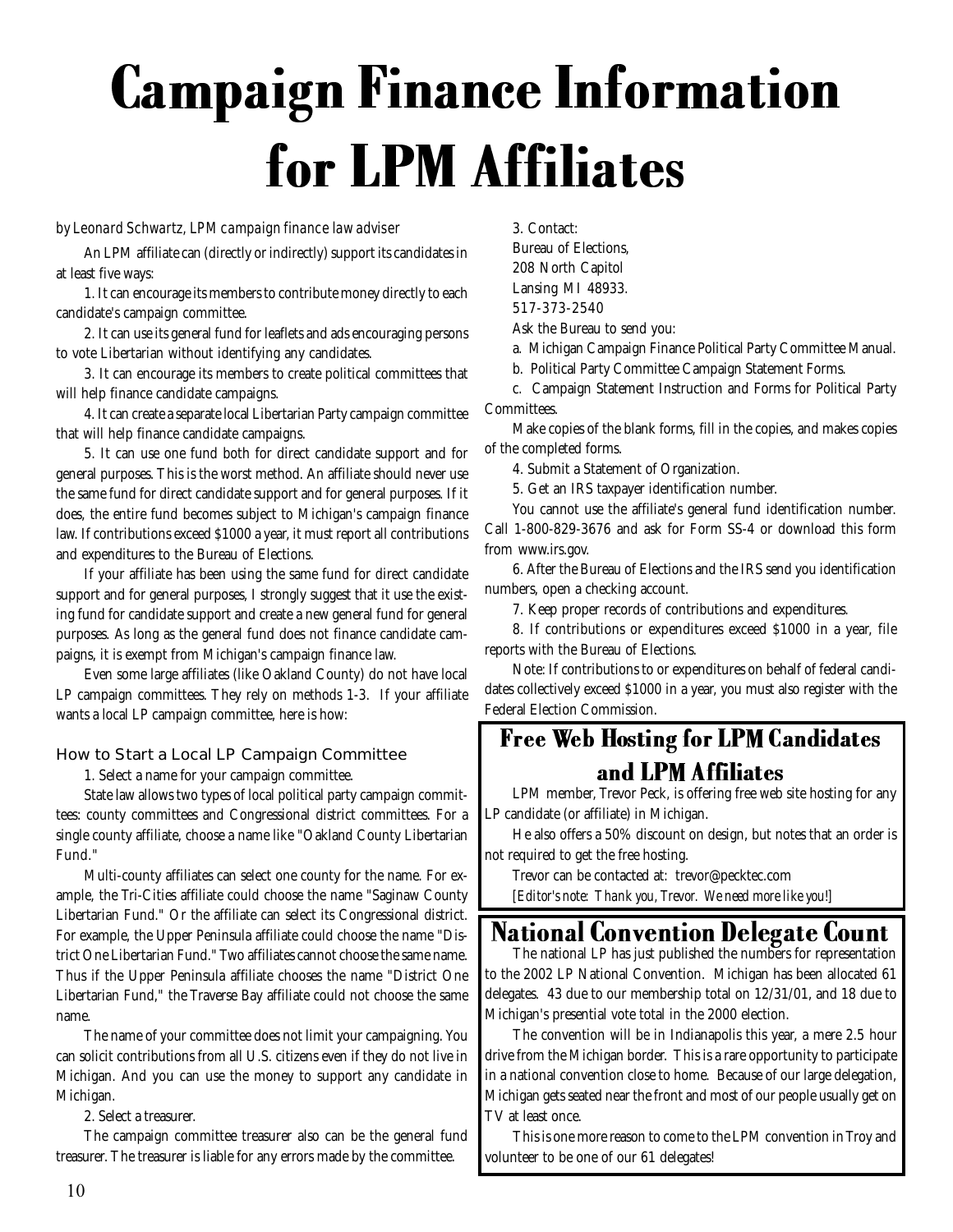## Collver Appointed to Hazel Park ZBA

## by Keith Wesselmann

Hazel Park — On the heels of Andy LeCureaux's election to Hazel Park City Council, the council voted to appoint LeCureaux's campaign manager, Dave Collver, to the Zoning Board of Appeals (ZBA), term ending April 2003.

Collver, who is currently attending law school at the University of Detroit Mercy, ran an impressive campaign - impressive enough that the Hazel Park city council was willing to place him on a board that is almost as influential as the council itself.

The ZBA hears and votes on requests from residents and developers for zoning variances.

Dave Collver

Collver's name is already being mentioned as a possible candidate for city council in 2003. "Dave is an intelligent young man who has his [act] together," said Assistant City Manager Ed Klobucher

Collver joins LeCureaux and Lloyd Sherman as the third Libertarian to hold public office in Hazel Park. Sherman currently sits on four boards: the Brownfield Authority, the Facilities and Infrastructure Citizens Advisory Board, the Fence Review Board, and the Charter and Code Committee.

## LPOC Elects New Officers

## by Leonard Schwartz

The Libertarian Party of Oakland County changed its bylaws, converting its three at-large directors to functional directors.

The new officers are:

**Chair:** Fred Martin **Vice-chair:** Keith Wesselmann **Secretary:** Nathan Allen **Treasurer:** Dianne Szabla

**Functional Directors**

**Membership:** Laurie Martin **Fundraising:** Jerry Kaufman **Communications:** Greg Dirasian

The shift from at-large directors to functional directors is intended to minimize two recurrent problems:

(1) Often there is important work that none of the at-large directors wants to do. They expect the chair to do the work or find volunteers to do it. Important work often is not done or is done poorly. Because the chair has too much responsibility, finding good persons to serve as chair often is difficult.

(2) Sometimes an at-large director is willing to do little or no work, but spends much time criticizing the persons who are volunteering. This discourages persons from volunteering.

At the next state party convention some members will propose a similar amendment to the state party bylaws. The tentative proposal will replace the current five at-large directors with the following seven functional directors: membership director, fundraising director, communications director, newsletter director, internet director, affiliate affairs director, and headquarters operations director.



٥f West Michigan presents West Michigan ^ Liberty Banquet 2002 **Grand Rapids - Crowne Plaza** March 9, 2002 5 pm - 9 pm Food, Speakers, Awards, Raffle More Information: Bill Gelineau 616-249-9735 or freedomlover59@hotmail.com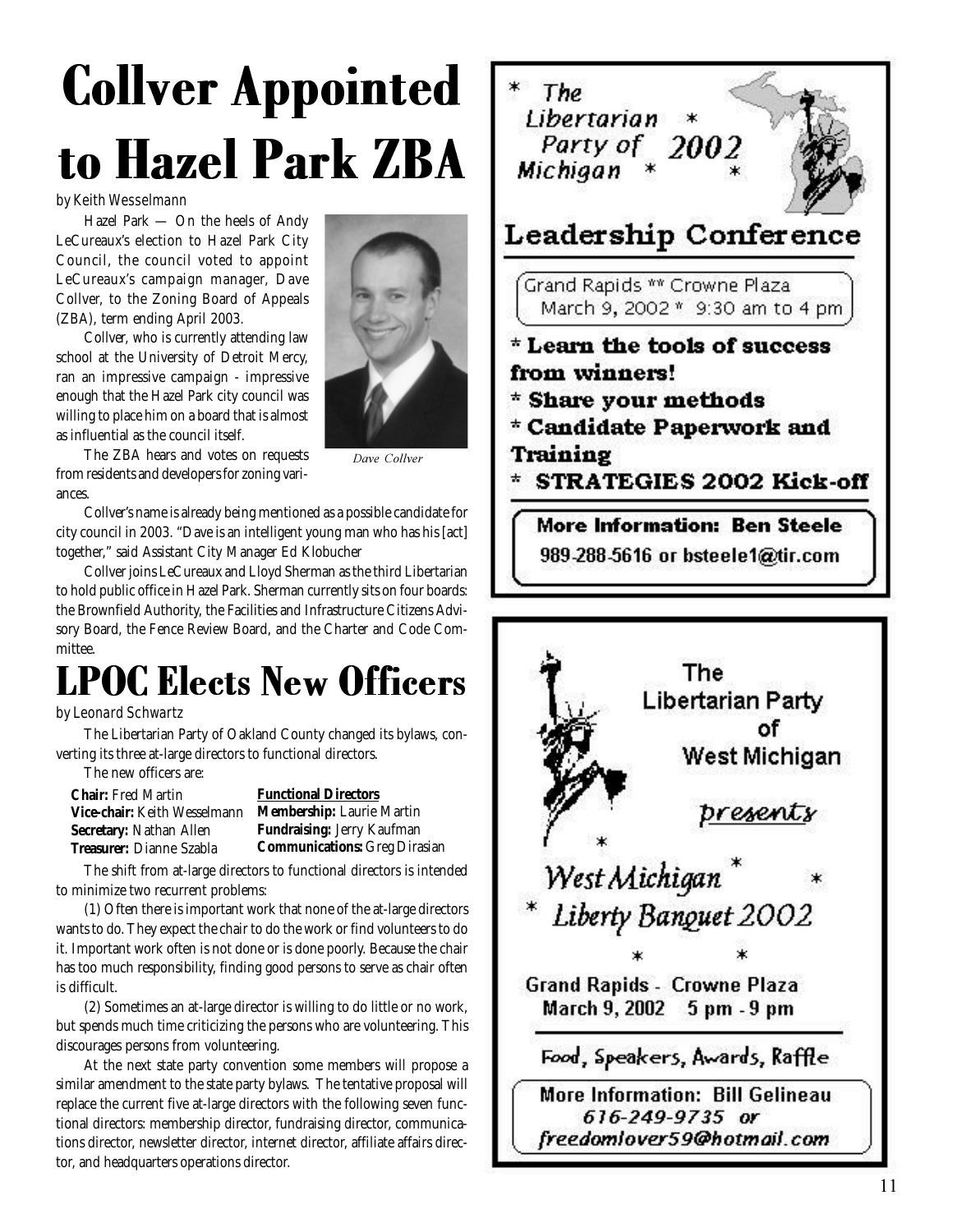## What Is the Best Way to Promote Libertarianism?

#### by Leonard Schwartz

What is the best way for you to promote libertarianism? Should you lobby, petition, or demonstrate on behalf of specific issues? Should you be a candidate (or support candidates) for nonpartisan local office, partisan local office, or partisan state or federal office?

What is the best way for you to "challenge the cult of the omnipotent state and defend the rights of the individual"? ("Statement of Principles" in LP platform.)

Answering that question is a lot like answering the question, What type of exercise is best for you? Many fitness gurus preach running, hiking, weight lifting, biking, etc. Regardless of the theoretical advantages of different types of exercise, none will do you any good unless you do it. And most people won't do any exercise for very long unless they enjoy it. So the best type of exercise for you is whichever exercise you enjoy.

Likewise, many political gurus preach lobbying, petitioning, demonstrating, nonpartisan local campaigning, partisan local campaigning, or partisan state and federal campaigning. The gurus usually evaluate these methods using cost/ benefit analysis. They usually define the benefits as winning an election, getting a large percentage of votes, getting a large number of votes, attracting new Libertarian members, eliminating bad government policies, or preventing proposed bad government policies.

Regardless of the theoretical advantages of each method, most Libertarians won't do it for very long unless they enjoy it.

The issues that are most important to most Libertarians are state and federal issues, such as:

- 1. ending civil asset forfeiture,
- 2. supporting the right to bear arms,

3. ending unreasonable searches and seizures, and

4. ending the war against natural herbal medicines, like marijuana.

Therefore, many Libertarians like to be (or support) candidates for partisan state or federal office. Although they know that they will get a small share of the votes, they aren't concerned with that measure of success. This is the best way to run on specifically libertarian issues. They consider this the best way to promote libertarianism and recruit new members.

Other Libertarians like to be (or support) candidates for nonpartisan local office. These elections avoid the "wasted-vote" problem and are the easiest to win.

Candidates for local office rarely have distinctly libertarian issues. Sometimes they have no specific libertarian or non-libertarian issues criticizing incumbents. Fred Collins and Martin Howrylak won city council elections on utilitarian issues. Mark Owen won a city council election after a successful petition and referendum on a libertarian issue. Erin Stahl and Craig Hodges had no specific issues criticizing incumbents, and they lost their city council races. Only Andy LeCureaux won a city council election without a specific issue criticizing incumbents.

Some Llibertarians prefer the middle ground of being (or supporting) candidates for partisan local office. This allows them to run as Libertarians. With limited campaign budgets, they can get a larger percentage of the vote than in races for state or federal office.

Many Libertarians believe that if Libertarian candidates get more votes than the difference between the Democratic and Republican candidates, the major party candidates in future elections will try to attract Libertarian voters by adopting libertarian positions on the issues. Thus, libertarian positions will become mainstream positions.

Many Libertarians support lobbying, petitioning, and demonstrating on behalf of specific issues. These are more direct ways of eliminating existing bad government policies and preventing proposed bad policies from being adopted. Libertarians usually can form coalitions with non-Libertarian groups to achieve these goals. These methods avoid the "wasted-vote" problem of partisan elections. Furthermore, these usually are inexpensive ways of promoting libertarianism and the Libertarian Party. These methods are especially popular during non-election years.

Promoting libertarianism can be fun. Use whatever methods you consider enjoyable to achieve whatever measure of success you value.

## Affiliate Committee News

### by Ben Steele III

As the new chair of the LPM Affiliates Committee it is my intention to contact each affiliate and visit as many of you as I can in the next few months. I will be asking you to set aside a half hour in your meetings to allow me to address your members. I will be bringing news of LPM affiliate support programs and seeking input on the direction of the Libertarian Party in Michigan and ideas about how the state party can help our affiliates succeed.

I don't have to tell any of you that in 2002 you will carry the Libertarian Party on your shoulders as you recruit, train, and run candidates for local, state, and national offices. It is my intention to work to make the load as light and as rewarding to bear as possible. You ARE the Libertarian Party of Michigan!

One way that we plan to help you succeed is to make sure that candidate recruitment, training, and paperwork is done as efficiently as possible. These tasks will be the focus of attention at our 2002 Winter Leadership Conference on March 9. I hope that everyone who plans to take a role, however small, in this year's elections will attend this conference.

The Leadership Conference will be held at the Crowne Plaza in downtown Grand Rapids (5700 28th St. SE). The event will run from 9:30am until 4pm There will be an optional buffet lunch available for \$10. A full schedule of events is not yet available. You will receive a flyer with more details soon.

The 2002 Winter Leadership Conference will be hosted by the Libertarian Party of West Michigan. The West Michigan Liberty Banquet will be held in the same facility on the same day, from 5 pm until approximately 9 pm.

 I am looking forward to touching base with my old friends in the months ahead, and to meeting those of you whom I have not yet met. If you have any questions or ideas regarding the relationship of the state party to your local party, please contact me at 989-288-5616 or bsteele1@tir.com.

If there is no local Libertarian Party in your neighborhood, and you are interested in starting one, please contact me. I will ensure that you get all the help you need to get a productive local party off the ground.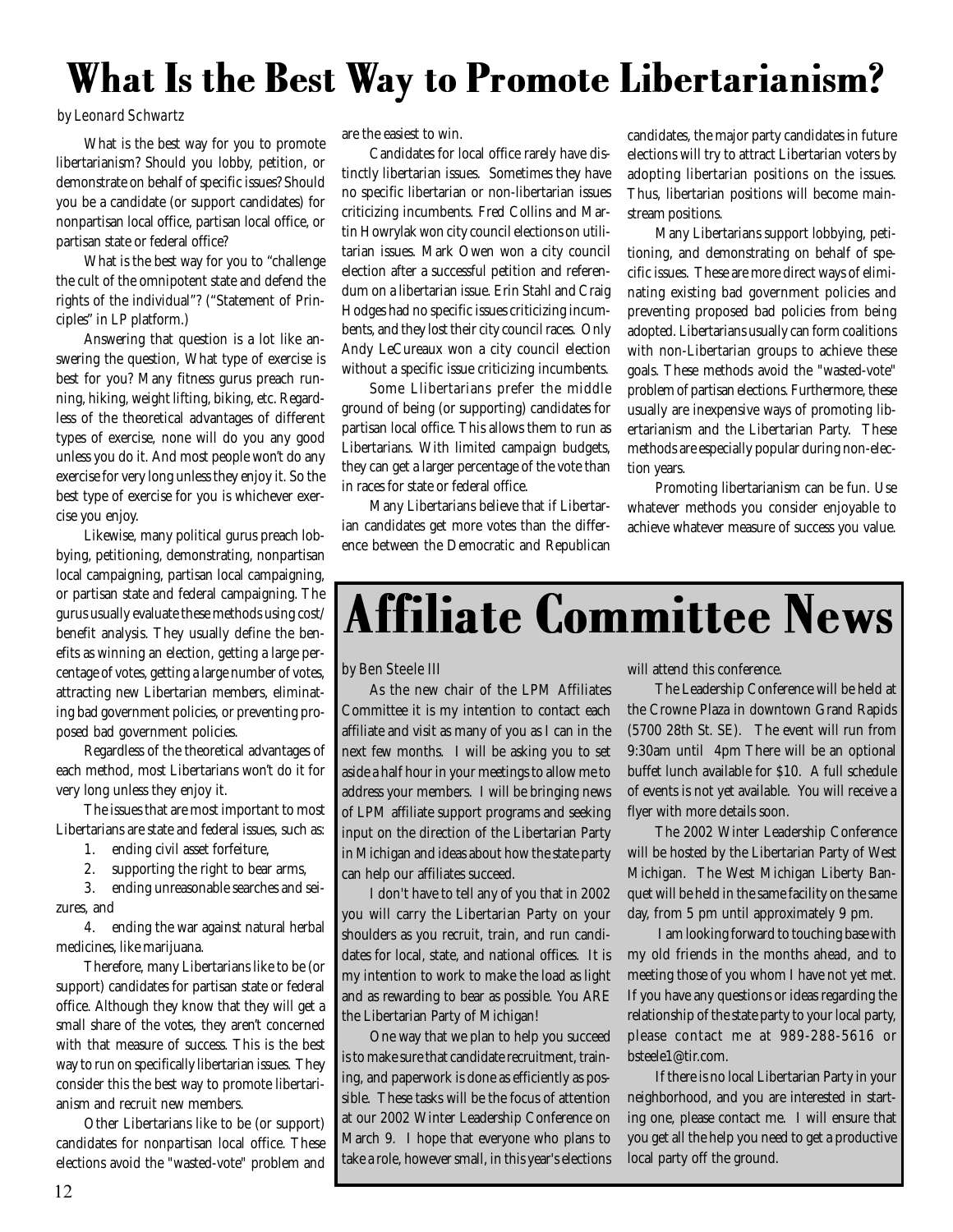## LPM Committee Meeting Minutes

*These minutes have not yet been approved by the Committee. It is possible that there will be additions or corrections at the next Committee meeting. If so, they will be published here* 

sort. The meeting was called to order at 1:00 P.M. at headquarters.

Present were: Committee - Mike Corliss, Ghazey Aleck, Keith Edwards, Trafton Jean, Diane Barnes, Greg Dirasian, Leonard Schwartz and Ben Steele III. Others - Marnie Edwards, Fred Collins, Bill Gelineau, Tom Jones, David Raaflaub, Steve Townsend, Lloyd Sherman, and (later) Jay Gillotte.

Minutes of the previous meeting were approved as corrected. The name of Leonard Schwartz was not typed consistently.

Mike Corliss reported that the resignation of Tim O'Brien as Executive Director was received and accepted.

Ben Bachrach will resign as Database Manager in order to replace Mark Heil as Webmaster. Corliss will seek a new Database Manager. Greg Dirasian advised that there is a bug in Nidus. Tom Quinn will represent the LPM in the Ruley Estate matter. Mike Corliss and Ghazey Aleck reported on the Dec. 1 meeting with the other minor parties on the subject of ballot access. Broader changes were suggested there than are in our current lobbying effort. They will meet again on Jan.12. They will not act until a decision is reached on our Bill 5237.

Fred Collins reported on plans for the 2002 State Convention to be held at Troy Marriott, May 17-19. There will be breakout sessions for training local candidates. The timing of such sessions was questioned as interfering with business. Keith Edwards moved that the LEC recommend to the Bylaws Committee that the bylaws be changed to consider bylaws only in odd-numbered years, except that the Convention may waive this rule by a two-thirds vote. This is designed to lighten the agenda in election years. Seconded byLeonard Schwartz and passed 6-1.

Jay Gillotte of Presort Services solicited our business on doing mailings. It is the third largest mailing house in Michigan with a free lance writer on staff. Operates in Lansing and Grand Rapids. He suggested personalized fundraising letters. He is an LPM member and would make only a modest profit. Mike Corliss will write a draft of the next fundraising letter and try Pre-

Ghazey Aleck reported that there have been inquiries from Delta and Gratiot Counties regarding affiliate status. The Delta group seems like a good prospect to him.

Keith Edwards expressed concern over the appearance of the headquarters. Mike Corliss will head a clean-up and reorganization on Sunday, December 9.

Leonard Schwartz moved to accept the report of the Language Committee and the motions contained therein. Seconded by Ben Steele III and passed unanimously.

Diane Barnes moved to abolish the position of Executive Director, which is now vacant. Seconded by Keith Edwards. A motion to



table failed 3-4. Motion failed 4-4. Fred Collins addressed the Committee on the subject of unity and civility.

Greg Dirasian moved that the Atlarge Directors each take on one of the following functions: Membership, Fundraising, Newsletter, Public Relations, and Internet

Directors. Seconded by Ben Steele III. Keith Edwards, as Parliamentarian ruled that this was in effect a change in the bylaws, which can only be done by the Convention. Chair Corliss agreed. The motion was reworded to a request for the Chair to ask the At-Large Directors to volunteer. It was argued that this limits the search for such volunteers, that the Directors might individually prefer other tasks and that this was intimidating. Motion passed 4-3.

Chair Corliss raised the question of filling the Committee vacancy caused by the resignation of Nancy O'Brien. Ben Steele III moved that the vacancy not be filled. Seconded by Diane Barnes. Passed 6-1

There was a discussion of strengthening

the Affiliates Committee. Ghazey Aleck (who had left the meeting by then) has been contacting possible new affiliates, but no one was helping the existing ones where needed. Ben Steele III volunteered to head the committee if Aleck had no objection. Lloyd Sherman also volunteered. Chair Corliss will contact Aleck to see if it would be acceptable to the latter for Ben to head the committee.

There have been no developments on the Jon Coon lawsuit on ballot access. Ghazey Aleck is to expedite this.

Leonard Schwartz reported that there are no further developments on the IRS 527 lawsuit filed by the Republicans.

Diane Barnes submitted a bid by Libertarians of Macomb County to host the 2002 Liberty Fest Awards Banquet. Chair Corliss will check with other affiliates to see if there are any other bids.

The meeting was adjourned at 6:12 P.M. Respectfully submitted, Keith Edwards, Secretary

## Hudler Announces Run for LPM Chair

#### by Fred Collins

In the December issue of *The Washtenaw Libertarian* James Hudler announced that he will run for LPM Executive Committee. In latebreaking news, Mr. Hudler has stated that the specific office he will seek is chair of the Libertarian Party of Michigan at the LPM's 2002 convention in Troy.

"I think that my experience and history with the LPM will permit me to bring some stability to the committee," Hudler said in a recent phone interview.

Mr. Hudler has been an active member of the Party since 1972. Besides being one of the founding members of the LPM, he has run for public office four times, and served on the LEC **FIVE** times as Chair.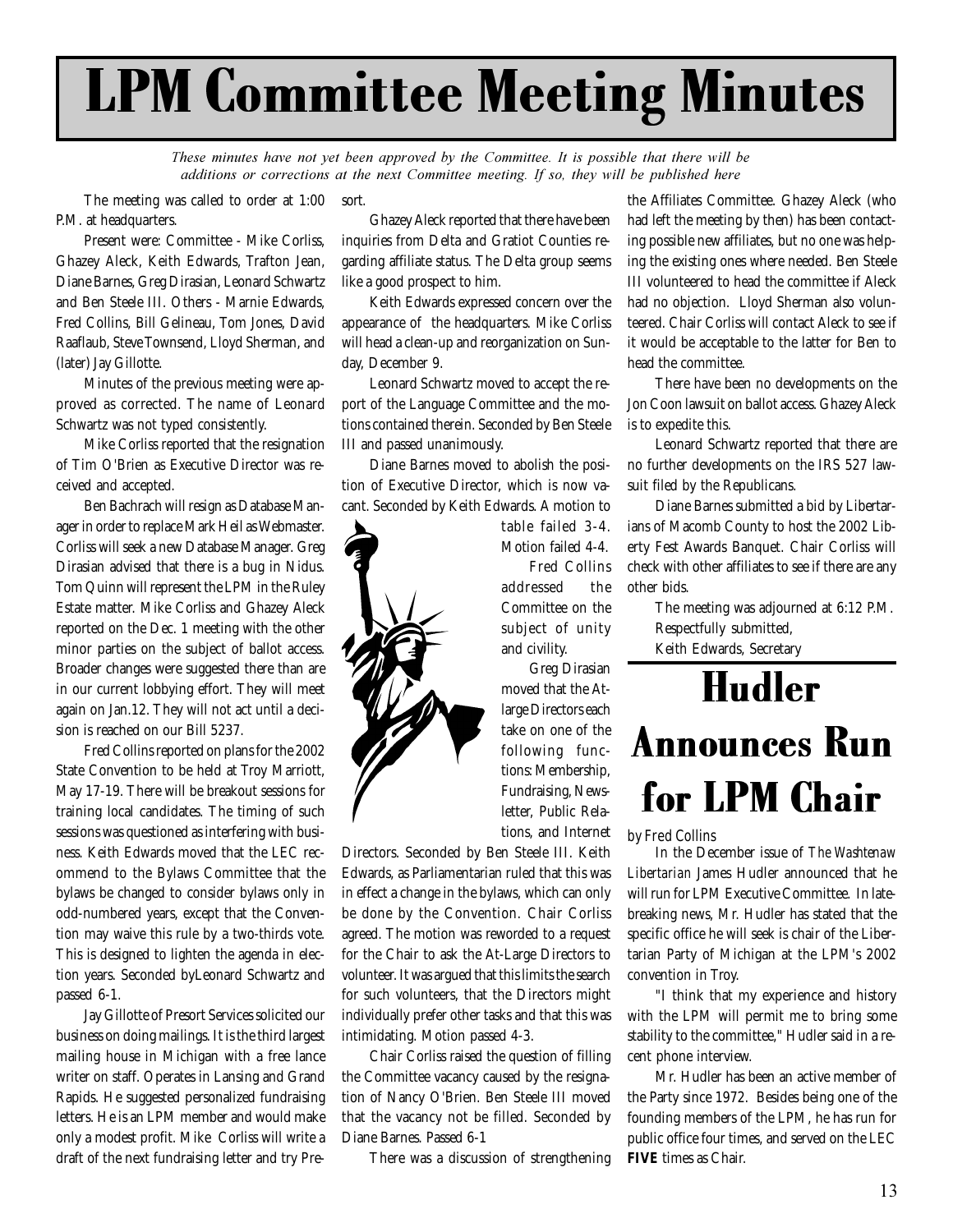## Upcoming Events

## **February 5, 2002 - 6:30 PM**

Monthly Meeting - LP of Wayne County Optional dinner starts at 6:30pm Meeting with program starts at 7:45pm All are welcome to attend. Business: Nominations of new officers. Location: City Tavern 14316 Michigan Ave Dearborn - between Greenfield and **Schaffer** Contact: Heather Pauli Phone: (313) 538- 8208 E-mail: heatherpauli@hotmail.com

### **February 5, 2002 - 7:00 PM**

Hillsdale / Branch Libertarians Monthly Meeting Location: Fillmore's for Steaks, US-12 in Jonesville, 2 blks west of M-99—in the restaurant, not the bar. Contact: James Parker Phone: (517) 439- 2460 E-mail: jamesp@hillsdale.epcorp.com

## **February 11, 2002 - 7:00 PM**

Clare-Gladwin Libertarian Pary Meeting, issues to be discussed is candidate recruitment, Spring fundraiser and framing local issues. Refreshments provided. Location: Grant Township Hall, 1 mile west of Jay's Sporting Goods on Surrey Road. Contact: Ghazey Aleck Phone: (989) 386-2699 E-mail: aleckfamily@voyager.net

**February 12, 2002 - 7:30 PM**

LP of Oakland County Executive Committee Meeting. All dues-paying members are welcome. Business begins at 7:30pm.

Location: LPM Headquarters, 619 East Nine Mile in Hazel Park, just east of I-75. Contact: Greg Dirasian Phone: (248) 417-2217 E-mail: greg@lpocmi.org

### **February 13, 2002 - 6:30 PM**

Libertarians of Macomb County monthly meeting. Drinks and dinner at 6:30 PM, business begins at 7:00 PM. Location: Miles World Resturant, 17689 Masonic, Fraser, MI 48026, 810-415- 4500.

Contact: Diane Barnes Phone: (810) 774- 1625 E-mail: dbarnes98@aol.com

**February 23, 2002 - 6:00 PM** The Tri-City Libertarian Party is proud to announce its first annual Freedom Dinner! This event is for anyone interested in preserving liberty and our Constitutional freedoms. John Grether has accepted our invitation to speak at the event. His topic will be "From Terrorism to Tyranny". Mr. Grether is a professor at Northwood University and an academic with the Midland Mackinaw Center for Public policy. The dinner will be held on February 23, 2002, at The Paddock, which is located at 1013 North Henry St. in Bay City. 6:00 Social Hour 7:00 Dinner Tickets are now available at a cost of \$20.00 per person. Admission will be by ticket only — no sales at the door. For reservations, please contact Stephen M. Townsend at (989) 631-4853 or Rae Jozwiak at (989) 922-5226. As always you can e-mail president@makingfreedomring.com or jozie@mail.com Location: This year's event will be held on February 23, 2002 at The Paddock on 1013 North Henry St. in Bay City.

Contact: Stephen M. Townsend Phone: (989) 631-4853 E-mail: president@makingfreedomring.com

## **February 27, 2002 - 6:30 PM**

LP of Oakland County General Membership Meeting. Public welcome. Meet for dinner at 6:30pm, business begins at 7:30pm Location: Sila's Restaurant, 4033 W. 12 Mile Rd, Berkley. Sila's is 2 blocks west of Greenfield on Twelve Mile Road. Contact: Greg Dirasian Phone: (248) 417-2217 E-mail: greg@lpocmi.org

### **March 5, 2002 - 6:30 PM**

Monthly Meeting - LP of Wayne County Optional dinner starts at 6:30pm Meeting with program starts at 7:45pm All are welcome to attend. Business: Election of New Officers Location: City Tavern 14316 Michigan Ave Dearborn - between Greenfield and **Schaffer** Contact: Heather Pauli Phone: (313) 538-8208 E-mail: heatherpauli@hotmail.com

## **March 5, 2002 - 7:00 PM**

Hillsdale / Branch Libertarians Monthly Meeting Location: Fillmore's for Steaks, US-12 in

Jonesville, 2 blks west of M-99—in the restaurant, not the bar. Contact: James Parker Phone: (517) 439- 2460 E-mail: jamesp@hillsdale.epcorp.com

**March 12, 2002 - 7:30 PM**

LP of Oakland County Executive Committee Meeting. All dues-paying members are welcome. Business begins at 7:30pm.

Location: LPM Headquarters, 619 East Nine Mile in Hazel Park, just east of I-75. Contact: Greg Dirasian Phone: (248) 417-2217 E-mail: greg@lpocmi.org

## **March 13, 2002 - 6:30 PM**

Libertarians of Macomb County monthly meeting. Drinks and dinner at 6:30 PM, business begins at 7:00 PM. Location: Miles World Resturant, 17689 Masonic, Fraser, MI 48026, 810-415- 4500.

Contact: Diane Barnes Phone: (810) 774- 1625 E-mail: dbarnes98@aol.com

## **March 27, 2002 - 6:30 PM**

LP of Oakland County General Membership Meeting. Public welcome. Meet for dinner at 6:30pm, business begins at 7:30pm Location: Sila's Restaurant, 4033 W. 12 Mile Rd, Berkley. Sila's is 2 blocks west of Greenfield on Twelve Mile Road. Contact: Greg Dirasian Phone: (248) 417-2217 E-mail: greg@lpocmi.org

## **April 2, 2002 - 7:00 PM**

Hillsdale / Branch Libertarians Monthly Meeting Location: Fillmore's for Steaks, US-12 in Jonesville, 2 blks west of M-99--in the restaurant, not the bar. Contact: James Parker Phone: (517) 439- 2460 E-mail: jamesp@hillsdale.epcorp.com

## $\bf{For more events, visit:}$

http://www.lpmich.org/calendar.htm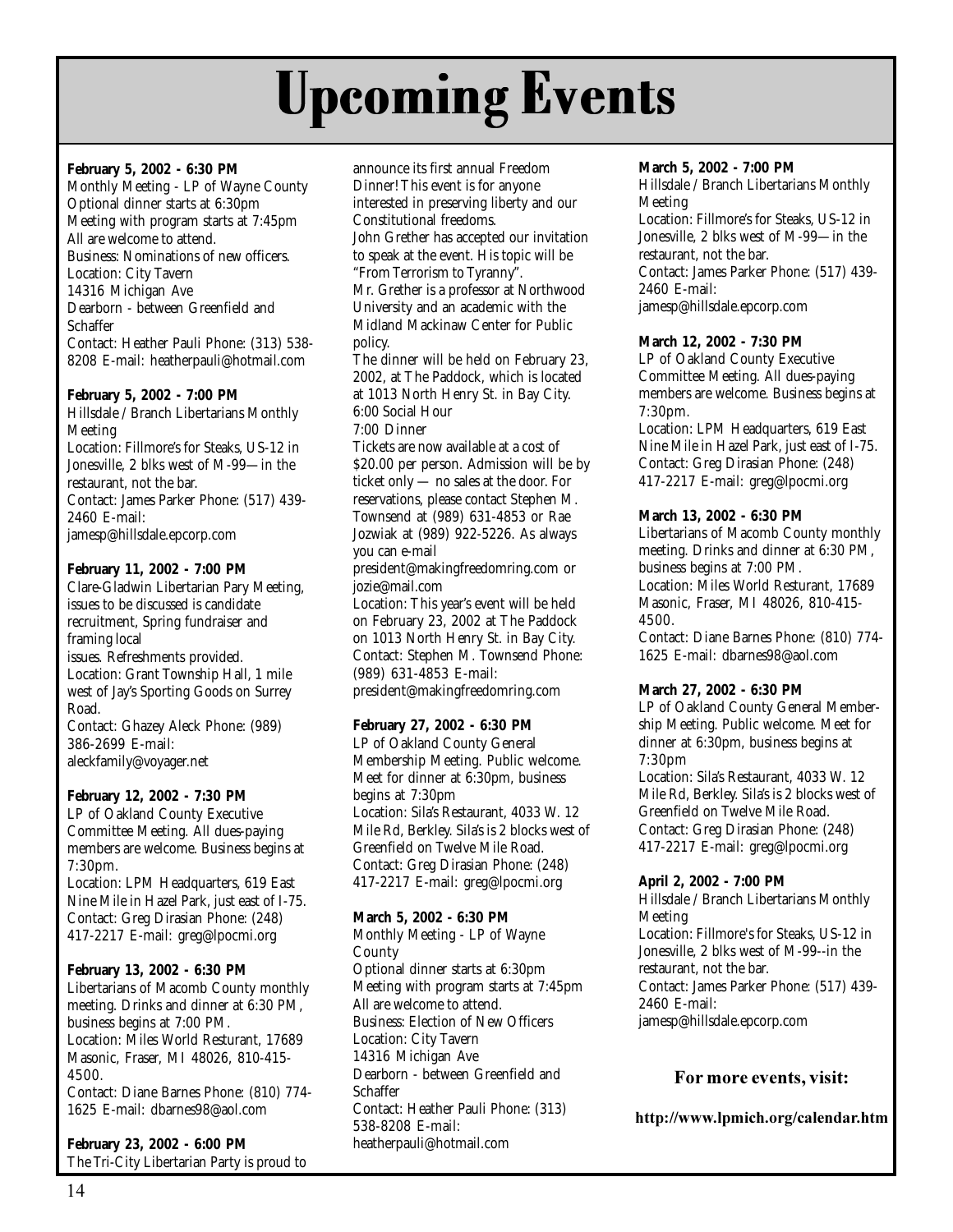# Slow News Day **A Message from the Editor**

#### by Greg Dirasian

By now, you have probably noticed that there have been substantial changes in the newsletter. Many people have sent out compliments and almost all have asked, "Who is doing the newsletter now?" So, I'd like to take a few lines to introduce myself and tell you about some of the changes — not all of which are visible.

I wanted to do this in an earlier issue, but

we had so much good news to report that I chose to defer my own message. We have experienced the usual drop off in activity after the November election and during the holiday season, so there is not a lot of news to report right now, leaving room for me to squeeze in this message. In short, it was "a slow news day."

First, a little about me. My name is Greg Dirasian. I have been an LP member since 1995, and an LPM member since moving back to Michigan in 1998. I was elected to the LPM executive committee last year. I am a graduate of the University of Michigan where I majored in computer science and minored in literature (yes, I know a little about writing and a little about desktop publishing). Upon being elected to the ExCom, I volunteered and was appointed to chair a newsletter committee — bringing my writing, computer and organizing abilities to the task.

Second, you may be wondering why my name has not been listed as editor until this issue. That was a conscious decision. I wanted the first few issues to reflect that the newsletter is a cooperative effort from many members.

I got involved in the newsletter because there were five changes that I wanted to see made.

1. Important news included when articles were delivered

2. Important news was reported on - even when it had to be actively tracked down

3. Presentation (color & graphics) improved by using the latest technology

4. Back issues archived on our web site for future reference

5. Development and production become an open process – including the opportunity for all ExCom members to review each issue prior to publication

Someday in the future, I hope we will be able to include multimedia in the online version of the newsletter - including sound and/or video clips of our lobbyists testifying before committees of the legislature in Lansing.

You may have noticed that there seems to be a disproportionate amount of news about Oakland county activities included. While I am more than happy to boast about the accomplishments of my own affiliate, this probably has more to do with the fact that I am aware of what my affiliate is doing.

Let me assure you, I get positively giddy when I hear news from around the state. But people seem reluctant to tell me about their accomplishments.

When I got the email that Bill Bradley was appointed to the South Haven City Council, I was on the phone telling everybody, "We got another one!" And, I knew I had my headline story for this issue. When Jeff Steinport was elected treasurer of the Grand Rapids Board of Education, just 7 months after winning election to the board itself, I was once again on the phone telling everybody that our folks are the best!

I am also very big on pictures. If your affiliate has an event, take a picture and send it to me. Stories with photos are always more interesting than those without. We all want to see Libertarians in action.

AND, when you send your news, email it to:

#### **newsletter@lpmich.org**

Please do not email it to my personal email address. Newsletter@lpmich.org is a special email account. It will automatically forward the email to me AND copy it to a special, separate, dedicated location. If you send your email to me only, there is a good chance that when I sit down to put the newsletter together, I will have forgotten about it. I get about 50 to 70 emails per day, so after a month or more your newsletter story could literally have been thousands of e-mails ago.

You should also feel free to email any questions or comments that you may have to the same email address: newsletter@lpmich.org. Your feedback is VERY important.

I hope you like the improvements we have made to the Michigan Libertarian.



*Mark Carnev* **State Farm Insurance** 304 S Broad St. **Holly, MI 48442-1685** 

## Offering:

Auto **Homeowners --& Personal Articles Life & Annuities Mutual Funds** Personal Liability

**Health & Disability** Long-term Care **Medicare Supplements**  $\alpha$  **Car Loans & Leases Business Boats** 

**Office:** (248) 634-1277 **Fax:** (248) 634-9808